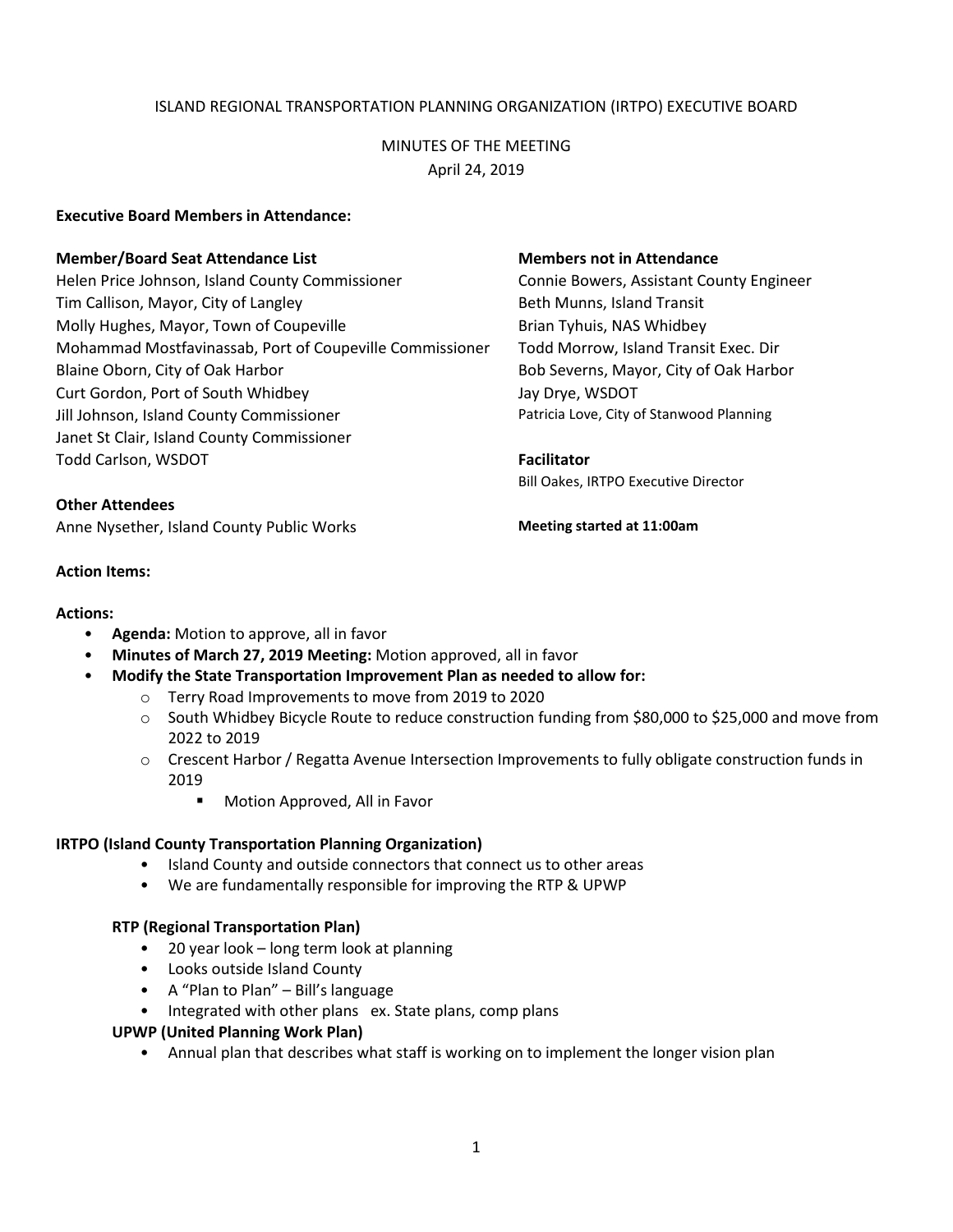# **Special Topic Plans**

- **Human Services Transportation Plan (HSTP)**
	- Stand alone RTPO
- **Non-Motorized Plan** Joint requirement

## **Comprehensive Plans- Each Jurisdiction Obligation**

- o Medium look -7 to 11 years
- o All different elements: land, parks, transportation, etc.
- $\circ$  Transportation element is in there to insure transportation can support land use plans
- o Has to be concurrent with land use plans

### **6 year Plans**

- o STIP (State Transportation Improvement Plan)
- o CIP (Capital improvement Plan)
- o TIP (Transportation Improvement Plan)
- $\circ$  If it's regionally significant or federally funded it has to be in the TIP & STIP before state will say its ok to spend money

# **FUNDING ROLE -** Distributing Federal money thru WSDOT highways &local programs thru 2 forms

- o STBG (Surface Transportation Block Grant)
- o TAP (Transportation Alter Program)

# **STPG / TAP Funds Obligation Update- see 11x17 sheet for 2019 Obligation status**

What we can get done this year:

- o Waterfront Trail Enhancement Construction obligation
- $\circ$  NE 7<sup>th</sup> Ave., Reconstruction Preliminary Engineering obligation
- o NW Heller St. Overlay
- o **\*Move Terry Road Improvements to 2020**
- $\circ$  1<sup>st</sup> street sidewalk Improvement in Langley Construction obligation
- o Camano Island Bike Route Preliminary Engineering obligation
- o South Whidbey Bike Route- Construction Obligation
- o SR 20 Shoulder widening Preliminary Engineering obligation
- o Crescent Harbor/ Regatta Ave Intersection Improvement- we think we can get to construction, if so then this completes our obligation for next year
- o Overall a little short of obligation numbers without full construction of Goldie St. but if Goldie is constructed then we will be over

# **Unified Planning Work Program Draft**

- o Annual plan that your staff will do
- o Will see this plan one more time with the budget adjusted
- o Bill send out a summary of changes, asking for review not approval